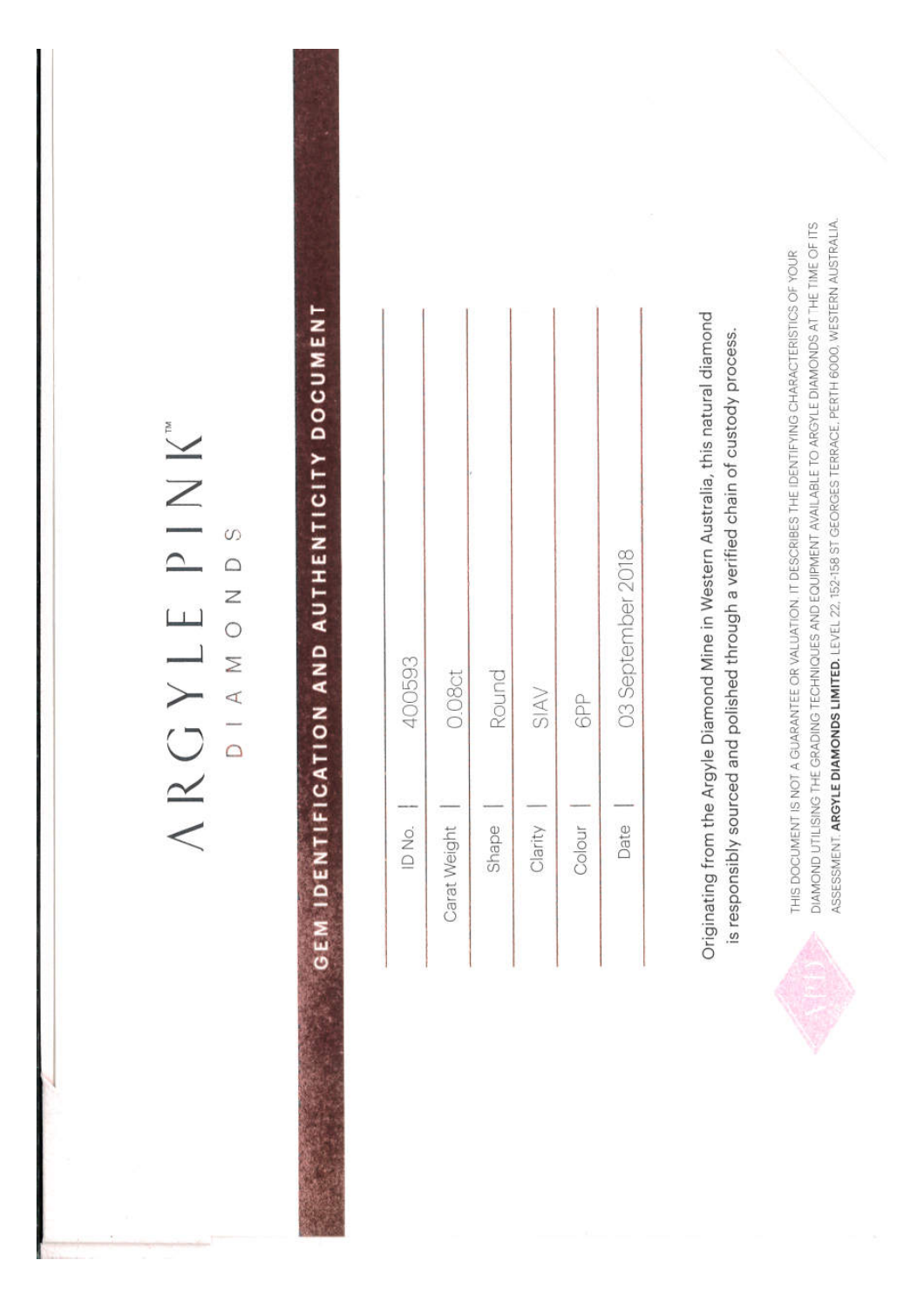| ă         | S |
|-----------|---|
| $\supset$ |   |
|           |   |
| $\Box$    | C |
| J         |   |
| ×         | r |
|           |   |
|           | 7 |
|           |   |
| ╱<br>∉    |   |

## GEM IDENTIFICATION AND AUTHENTICITY DOCUMENT

| 430099 | 0.08ct       | Round | SIAV    | 6PP    | 17 June 2019 |
|--------|--------------|-------|---------|--------|--------------|
| ID No. | Carat Weight | Shape | Clarity | Colour | Date         |

DIAMOND UTILISING THE GRADING TECHNIQUES AND EQUIPMENT AVAILABLE TO ARGYLE DIAMONDS AT THE TIME OF ITS THIS DOCUMENT IS NOT A GUARANTEE OR VALUATION. IT DESCRIBES THE IDENTIFYING CHARACTERISTICS OF YOUR

The diamonds are uniquely identified in a Rio Tinto Diamonds database, and are traced from source within a chain of custody process developed and monitored by Rio Tinto's independent auditors. ASSESSMENT. ARGYLE DIAMONDS LIMITED. LEVEL 18, 152-158 ST GEORGES TERRACE, PERTH 6000, WESTERN AUSTRALIA.

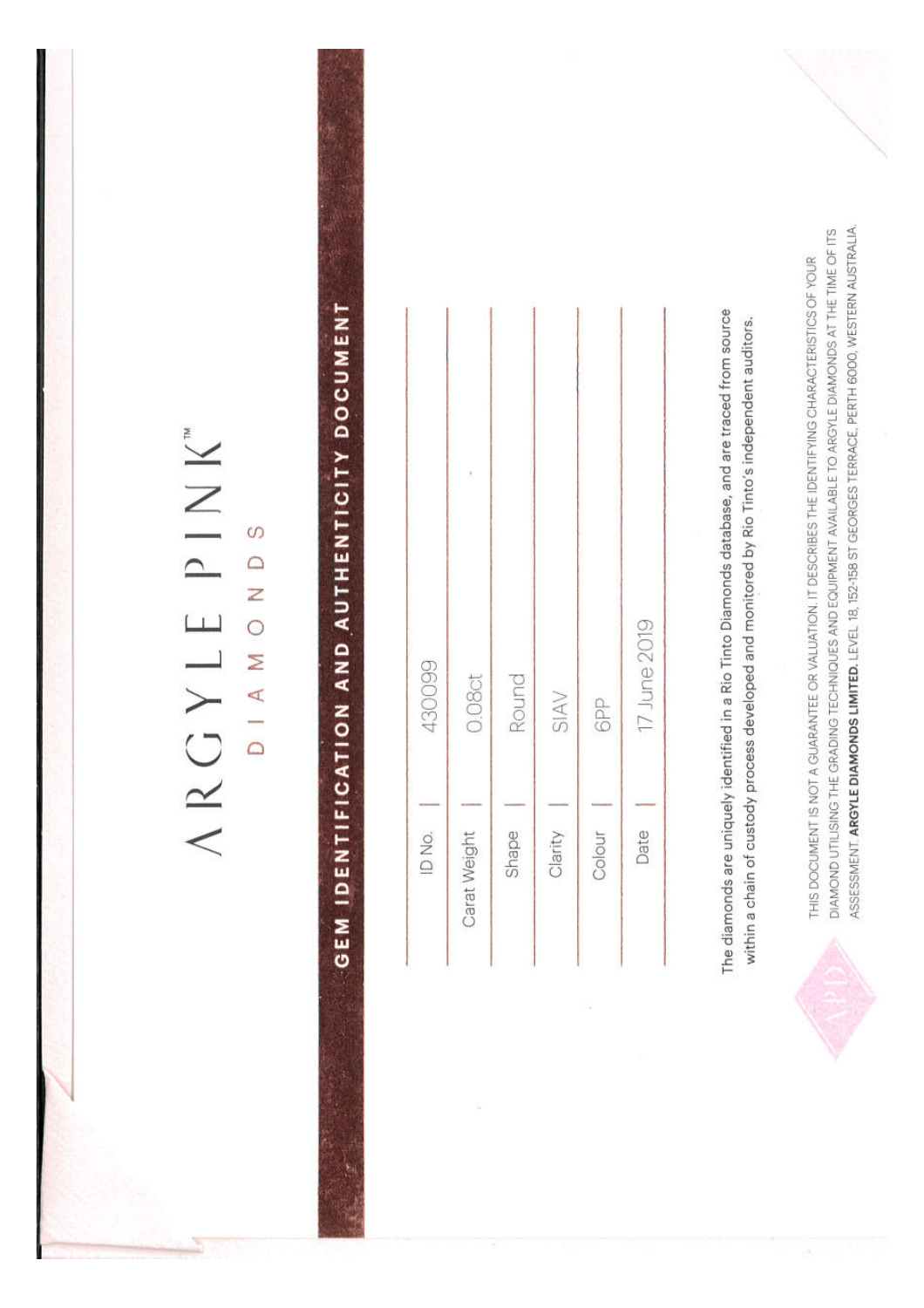

### ORIGIN REPORT

The diamond accompanying this report is verified as a natural diamond, originating from the Argyle Diamond Mine in the remote East Kimberley region of Western Australia.



### **BEARING THE NUMBER**

**RTARG104616** 

Carefully handcrafted from a rough diamond of 2.59 carats into a polished ROUND diamond of 0.90 carats, measuring 6.11 mm 6.15 mm × 3.86 mm.

ISSUED ON 17/02/2021



**AUSTRALIA** 

This polished diamond is uniquely identified in a Rio Tinto Diamonds database, and is traced from source within a Chain of Custody process developed and monitored by Rio Tinto's independent auditors. It is not a guarantee or valuation. Please see the website for Programme conditions.

www.australiandiamonds.com